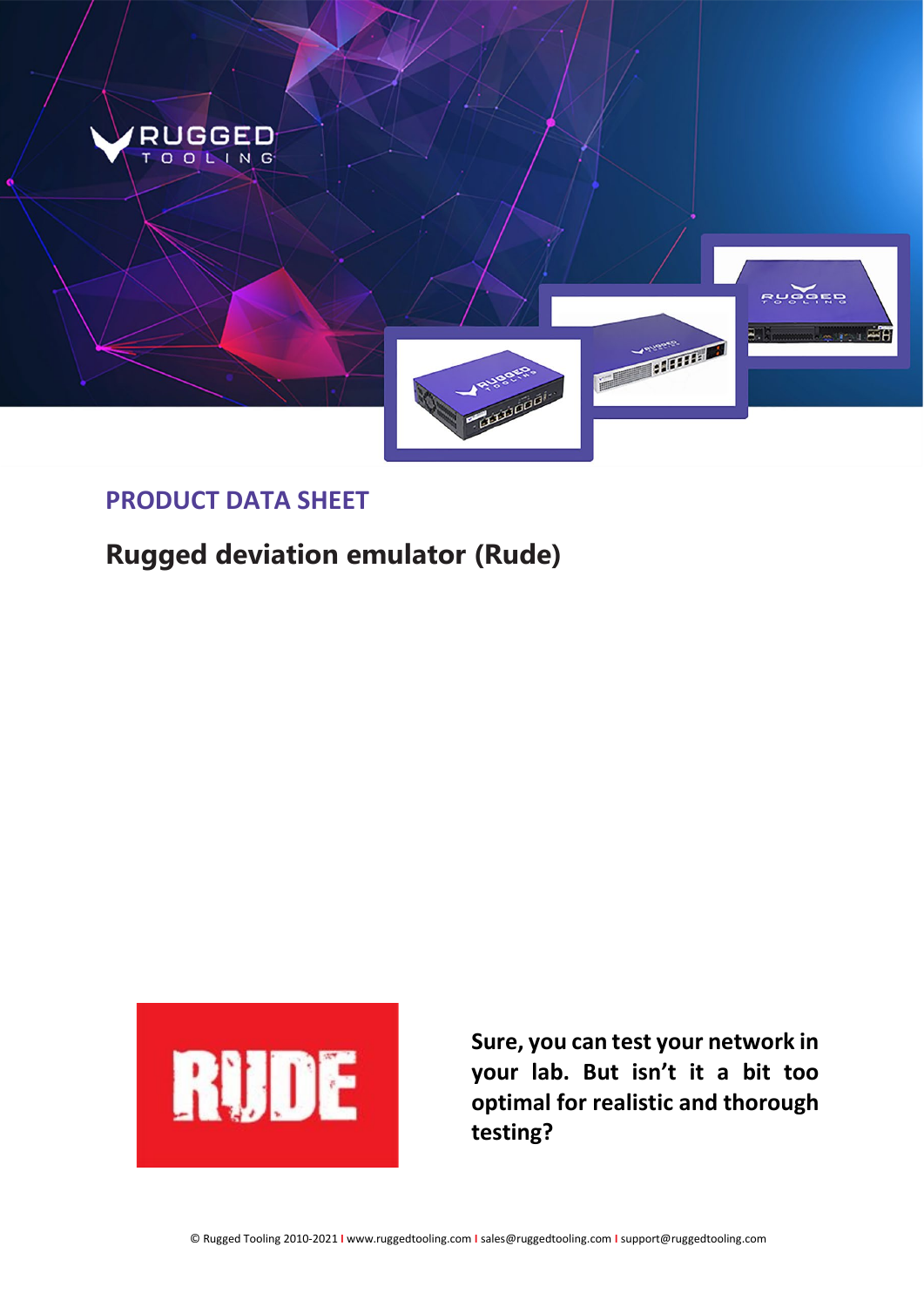## **Rugged deviation emulator**

## **Datasheet**

### **Test quality, security and robustness**

New ubiquitous internet and IP based services are launched every day, attracting a growing number of customers. Increasing cyber attack vectors along with the increasing number of connected end user equipment set tremendous pressure on network and service quality, continuity and security. A service that works well in an optimal laboratory network will almost inevitably fail in a live network unless tested properly in advance.

With Rude, it is possible to save time and money by simulating live network conditions before network deployment. Rude provides unique flexibility by allowing you to accurately target the data you want to deviate. You can select any type of data within the packet header or payload and target the modification even to a single bit when necessary.

Rude is suited for

- Ethernet / IP performance testing
- Recovery testing from network challenges
- Security robustness testing
- QoS class simulation and QoE verification
- Network KPI validity testing

## **Emulating live network conditions**

Rude simulates live network conditions by deviating the data passing through it. It is possible to modify any type of traffic within the packet header or payload . Rude offers extremely accurate and flexible packet handling as it does not use any third-party operating system that would cause uncontrolled interruptions. All of the deviations can be applied to a traffic stream on the fly. Rude's operation is based on filtering, deviations and timed rules, as shown in the figure below.



*Figure 1. Rude workflow*

# *Key benefits:*

**RUDE** 

• Unique high-speed deviations for massive amounts of data flows

TARGET **SERVICE** 

- Suitable for security and robustness use cases
- Flexibility to build the test scenarios you need
- Protocol and codec development phase testing
- Emulation of deployment target network
- Provocative testing with e.g. line breaks

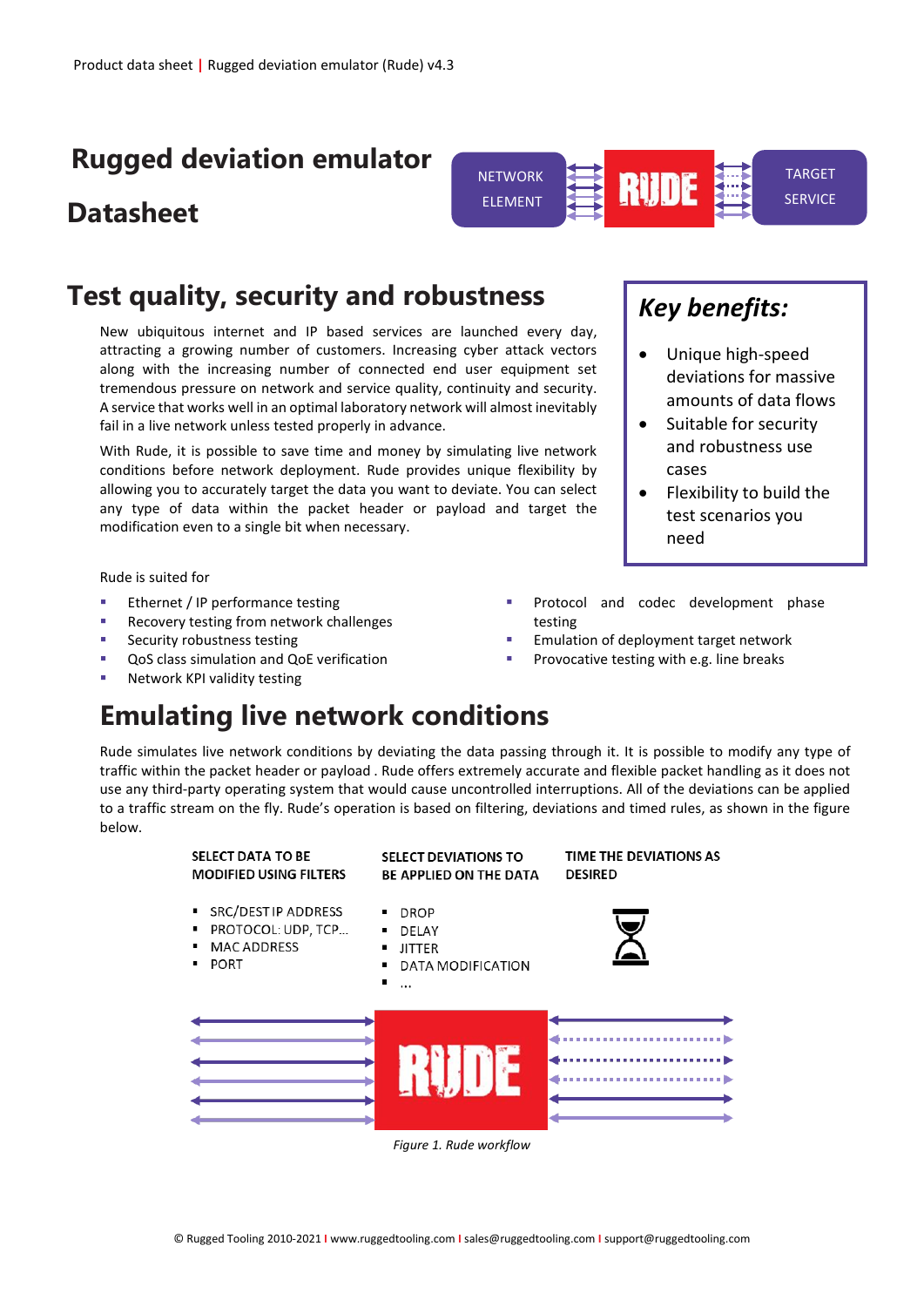#### **Traffic profiles**

 $\blacksquare$ 

Rude also includes ready made traffic profiles for various network conditions. The profiles create a realistic network environment in a few simple steps avoiding the detail set-up process.

| <b>Networks</b>    | <b>Variables</b>                                                                      |
|--------------------|---------------------------------------------------------------------------------------|
| 3G network         | Stationary and moving user, low or medium traffic flow and normal, rush hour          |
| <b>LTE</b> network | and congested conditions                                                              |
| <b>ITU_T_G1050</b> | Regional and international well-managed, partially managed and unmanaged<br>networks. |

#### **Deviation functions**

Rude offers a combination of deviation functions that can be used to modify traffic to simulate a live network. It is possible to target deviations even to the lowest protocol stack layers. Rude can perform hardware and protocolspecific checksum recalculations to ensure modified packets are not discarded. Rude deviation functions are as listed in the table below. Deviations are executed according to the rules defined by the user.

| <b>Deviation</b>               | <b>Basic function</b>                                                                                                              | <b>Additional info</b>                                                                                       |
|--------------------------------|------------------------------------------------------------------------------------------------------------------------------------|--------------------------------------------------------------------------------------------------------------|
| Data hammering                 | Fragments IPv4 and IPv6 packets according to<br>user-specified fragment sizes.                                                     | Fragmented packets can<br>be re-<br>ordered, dropped or multiplied.                                          |
| Data content<br>modification   | Adds, removes, changes or overwrites data in<br>data headers or payload.                                                           | Target data by defining either protocol<br>header or with user-defined offset<br>from beginning of packet.   |
| <b>Bandwidth</b><br>limitation | Limits bandwidth according to user-defined<br>limit. Packets exceeding the limit are dropped.                                      | Limit set as bits per second.<br>User-defined token bucket size.                                             |
| Packet delay                   | Incoming packet is delayed by a user-defined<br>time period.                                                                       | User-defined delay range from 1µs to<br>60s.                                                                 |
| Jitter                         | Additional feature to delay function. Adds<br>variation to packet delay.                                                           | uniform<br>(Gaussian)<br>Normal<br>and<br>distribution supported.                                            |
| Packet drop                    | Drops packets according to user-defined<br>settings.                                                                               | Random, bursts (Gilbert-Elliot model)<br>and constant interval and predefined<br>pattern for drop supported. |
| <b>Line Break</b>              | Physical line break.                                                                                                               | Global operation within a port pair.                                                                         |
| <b>Packet</b><br>duplication   | Packet is duplicated.                                                                                                              | random<br>Constant<br>and<br>modes<br>supported.                                                             |
| <b>Packet</b><br>reordering    | Holds a packet in Rude memory temporarily<br>and resends it after a user-defined offset.                                           | random<br>modes<br>Constant<br>and<br>supported.                                                             |
| <b>Packet</b><br>corruption    | Data replacement with user-defined, random<br>or inverted data or data targeted on the basis<br>of offset from beginning of frame. | Random<br>intervals<br>constant<br>or<br>supported                                                           |
| <b>Bursty data</b>             | Incoming traffic is rearranged as traffic bursts.                                                                                  | Bandwidth limit and burst duration<br>specified the user.                                                    |

#### **Rude rules with timing feature**

A rule is a set of parameters that can be applied to a certain traffic stream. The user can select deviations, and target them to the specific data flow and type at the required time. It is possible to set an individual rule for each data flow, subnet or protocol, while running them all at the same time, and edit the rules on the go.

Filters are used to target the deviations to a specific traffic type or traffic flow. Possible filters include

- src/dst MAC address
- VLAN tags
- MPLS labels
- **IP src/dst address**
- IP protocol (UDP, TCP, SCTP, ICMP)
- TCP/UDP/SCTP src/dst ports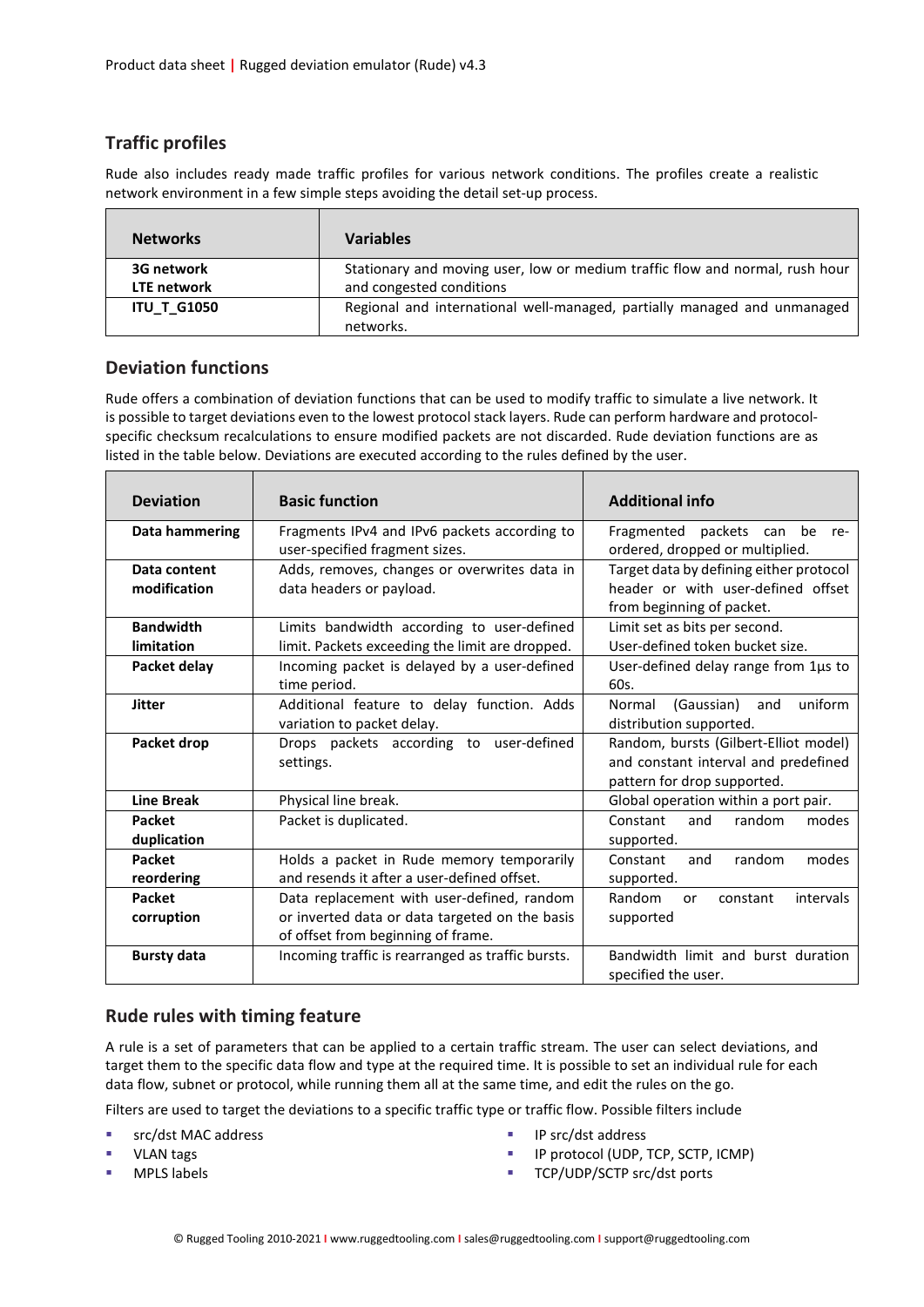- GTP tunnel endpoint identifier (TEID)
- **VLAN PCP**
- IP net mask
- IP DSCP
- TCP/UDP/SCTP port range
- IP address range
- Negation-based filtering
- **Port with possibility to filter even or odd ports**
- etc.

Filters can be combined with the operations 'and', 'or' or 'not'. Also, Rude supports the possibility to filter any content on the basis of the offset from the beginning of the packet.

Rules can be timed as needed, either to simulate a gradually degrading network connection or to employ provocative testing by creating a series of line breaks with varying durations and intervals. Examples of modified data are presented in Figure 2. Filtering and timed profiles can be combined to create real life scenarios in the lab.



*Figure 2. Examples of Rude output data*

#### **Statistics**

Both the input data and the modified output data can be analysed using rule-specific statistics for the following counters for incoming data:

- Flow count (the number of incoming flows
- matching the rule filter) Flow rate [flow/s]
- 
- RX & TX packet count
- RX & TX rate [packet/s]
- RX & TX byte count
- RX & TX rate [bits/s]
- **RX** average packet size
- **Drop count**
- Drop rate [packets/s]
- RX & TX fragment count
- **•** Count of multiplied fragments

Statistics can be saved to a file as comma-separated values (CSV) for further analysis and processing.

### **Rude test environment**

When using Rude in the basic setup, Rude is set in the System Under Test as the Man-in-the-Middle and data modifications are controlled through GUI, with a PC connected to the control port.

#### **Multiple user capability**

You can build additional test line capability with Rude's multi-user feature. Each user can control one or more port pairs. The deviations can be set separately for each port pair and they do not interfere with each other. Rude supports up to two parallel GUI users on the same device.

#### **Test automation**

Rude can be integrated into the customer's automated test system using the Command Line Interface (CLI). The CLI interface supports generating multiple CLI instances for multiple users within one port pair. A user can reserve a number of rules into his use, and see statistics for those reserved rules. The rules can be added and removed during the runtime.

The CLI interface can be controlled either manually from the command prompt of the operating system or automatically from the test automation platform scripts. Shell scripts can also be used. Any scripting language supporting exe interface can be used.